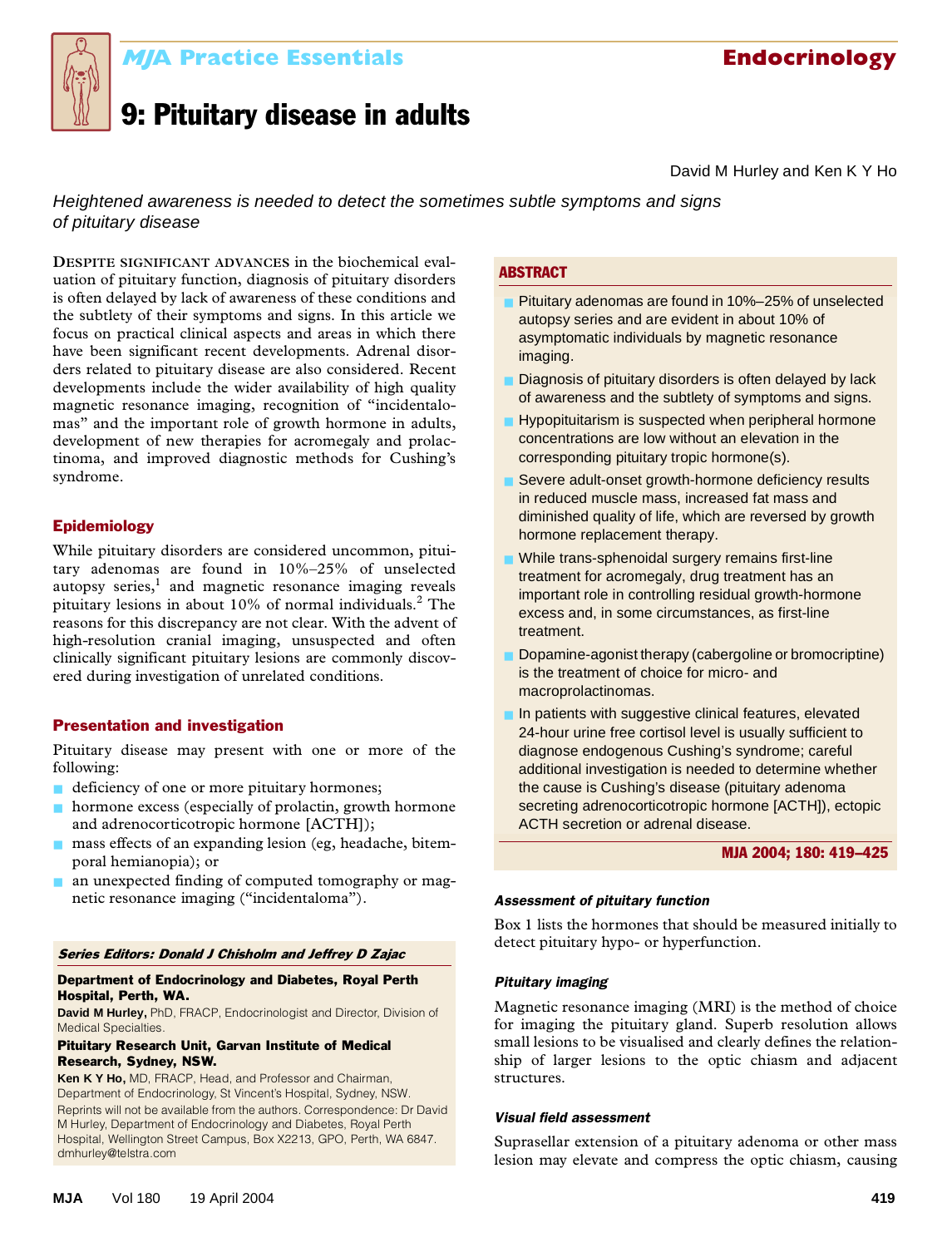bitemporal hemianopia. Asymmetrical involvement of the chiasm and optic nerves and tracts may produce different patterns of visual impairment. Clinical assessment of visual fields is difficult. All patients with suprasellar extension of a pituitary mass should undergo computerised (eg, Humphrey) assessment of visual fields.

# Hypopituitarism

Hypopituitarism is suspected when concentrations of hormone from peripheral target glands are low without an elevation in levels of the corresponding pituitary tropic hormones. Serum levels of thyroid-stimulating hormone, ACTH and gonadotropins are often "normal" in patients with hypopituitarism. In older men, a subnormal plasma testosterone level with "normal" levels of luteinising hormone (LH) and follicle-stimulating hormone (FSH) is often attributed to "male menopause" or "andropause"; these patients must be properly assessed to exclude significant pituitary abnormalities. Subnormal early-morning levels of plasma cortisol with low or "normal" plasma ACTH level confirms secondary hypoadrenalism. In other patients, the

# 1: Baseline endocrine evaluation of pituitary function<sup>\*</sup>

Serum levels of the following hormones should be measured in a morning blood sample:†

- Prolactin
- Luteinising hormone, follicle-stimulating hormone and testosterone or oestradiol
- Thyroid-stimulating hormone and thyroxine
- Adrenocorticotropic hormone and cortisol
- Insulin-like growth factor-1

\* As serum levels of tropic hormones are often "normal" in patients with hypopituitarism, it is essential that levels of target-gland hormones are also measured (ie, thyroxine, cortisol and testosterone or oestradiol). † Cortisol and testosterone levels are highest in the morning.



cortisol response to insulin-induced hypoglycaemia (insulin tolerance test) or to tetracosactrin (Synacthen [Novartis]) should be tested. The insulin tolerance test is also used to confirm growth-hormone deficiency (see below). A lowdose short Synacthen test is emerging as an alternative for diagnosing secondary hypoadrenalism but does not evaluate growth-hormone status.

# *Management*

*Hypoadrenalism:* Impaired ACTH secretion requires glucocorticoid but not mineralocorticoid replacement. Options include cortisone acetate (12.5–25 mg morning, 12.5 mg night), hydrocortisone (10–20 mg morning, 10 mg night) or prednisolone (2.5–5 mg morning, 2.5 mg night). Plasma cortisol levels are not helpful in monitoring therapy. Doses should be at least doubled during acute illness, and administered without delay by intramuscular or intravenous injection in patients who are vomiting. Patient education is of paramount importance, and the possession of a card or bracelet displaying steroid dependency is essential.

*Hypothyroidism:* Thyroxine doses are similar to those for primary hypothyroidism (ie, 50–150 µg daily). Plasma TSH measurement is not helpful for adjusting the thyroxine dose in hypopituitarism.

*Hypogonadism:* Options for oestrogen replacement in women include transdermal oestradiol patches (50–100 µg daily), subcutaneous oestradiol implants or oral therapy (eg, oestradiol 1–2 mg/day or equivalent). Hepatic metabolic effects are lower with transdermal and subcutanous delivery than with oral therapy. Oral oestrogens also attenuate the effects of growth hormone. The dose of oestrogen in the oral contraceptive pill exceeds replacement requirements. In women who have not undergone hysterectomy, progestogens are co-administered in a cyclical or continuous regimen (eg, medroxyprogesterone acetate, 2.5–5 mg daily). The need for oestrogen therapy in older women should be reviewed in the light of recent studies showing a small but significant risk of adverse events.

In men, options for testosterone replacement include intramuscular testosterone esters every 2–3 weeks, subcutaneous testosterone implants every 3–5 months (three or four 200 mg pellets) or testosterone patches daily.

Gonadotropin therapy is needed to induce ovulation or spermatogenesis.

*Diabetes insipidus:* Biochemically confirmed diabetes insipidus is treated with intranasal desmopressin, a longacting analogue of antidiuretic hormone (vasopressin), usually taken before bed. Some patients require a second dose about 12 hours later. An oral preparation that was recently added to the Pharmaceutical Benefits Scheme has low and variable bioavailability which limits its usefulness. More detailed discussion of the management of diabetes insipidus is beyond the scope of this article.

# Growth-hormone deficiency in adults

The recognition that growth hormone should be replaced in adults with growth-hormone deficiency is an important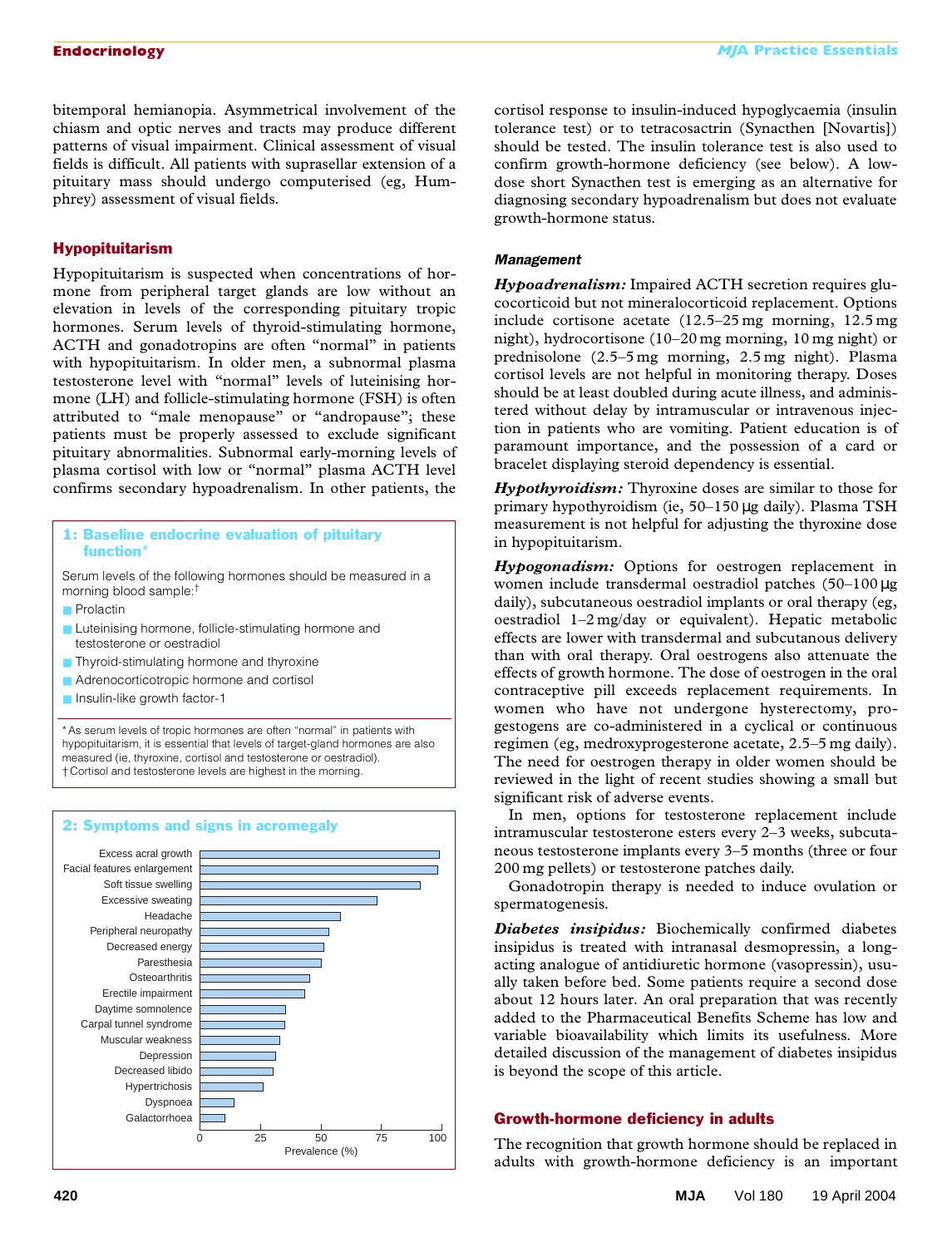#### 3: Case report — acromegaly

Presentation: A 32-year-old, recently married man presented with a 12-month history of arthralgia, hyperhidrosis, headaches, somnolence, and complaints from his wife about his heavy snoring.

Investigation: A clinical suspicion of acromegaly was confirmed by raised serum levels of growth hormone (45µg/L; reference range [RR], < 2 µg/L) and insulin-like growth factor (IGF-1) (120 nmol/L; RR, 25–55 nmol/ L). Pituitary function was otherwise normal. Magnetic resonance imaging (MRI) showed an enlarged pituitary fossa harbouring a soft tissue mass extending into the suprasellar cistern and abutting the optic chiasm.

Ophthalmic examination revealed normal visual acuity and fields.

Management: As surgery might impair fertility and was unlikely to be curative because of the size of the tumour, medical therapy was begun with subcutaneous octreotide (100 mg) three times daily.



Course: Symptoms improved rapidly, and biochemical assessment 3 months later revealed a serum level of growth hormone of 3µg/L, and serum IGF-1 of 40 nmol/L. A repeat MRI scan at 12 months showed a significant reduction in tumour size.

The patient's wife conceived during his second year of treatment. Biochemical control remained excellent, and was maintained when treatment was changed to monthly injections of the slow-release preparation octreotide when this became available.

*Somatostatin analogues are effective and well tolerated and allow greater treatment flexibility and timing of surgery and radiotherapy. Interim disease control with these drugs allows patients to defer surgery and radiotherapy, which carry a risk of hypopituitarism, until they have completed their families. These drugs are* 

*available under the Pharmaceutical Benefits Scheme for treatment of acromegaly by hospital-affiliated specialists.*

*IGF-1 (previously called somatomedin) mediates the anabolic effects of growth hormone and is an excellent biochemical measure of disease control.*

advance in clinical endocrinology. In addition to its role in growth in childhood and adolescence, growth hormone is important in protein and fat metabolism throughout adult life, maintaining muscle mass and reducing visceral fat accumulation. In adult-onset growth-hormone deficiency, present almost invariably in patients with pituitary or hypothalamic disease causing other pituitary-hormone deficiencies, muscle mass is reduced, and fat mass increased. Growth-hormone deficiency impairs physical fitness and psychological well-being, and diminishes quality of life.<sup>3</sup> Metabolic consequences include hyperinsulinaemia, reduced glucose tolerance and raised levels of total and lowdensity lipoprotein (LDL) cholesterol and triglycerides. Growth-hormone replacement reverses the effects of deficiency and often improves quality of life.4

#### *Management*

Patients with suspected growth-hormone deficiency should be referred to experienced endocrine centres for diagnostic testing using the insulin tolerance test.<sup>5,6</sup> This test distinguishes growth-hormone deficiency from the reduction in growth-hormone secretion that accompanies normal ageing and obesity. The test is performed under supervision and is contraindicated in patients with seizure disorders. Measurement of serum insulin-like growth factor (IGF-1), the growth-hormone-dependent growth factor, is helpful but insufficient, as the level may be within the normal range in up to 30% of adults with growth-hormone deficiency.

Growth-hormone replacement should be undertaken in conjunction with an endocrinologist.<sup>5</sup> Recombinant growth hormone is administered by daily subcutaneous injection in a dose range of 0.5–2 U/day, using a calibrated pen device. Dose-related salt and water retention may result in oedema, carpal tunnel syndrome and myalgia. These symptoms resolve with dose reduction. The dose should be adjusted to ensure that serum IGF-1 levels do not exceed the normal range. Growth hormone was

approved for treatment of growth-hormone deficiency in adults in Australia in 2001, but has not been included in the Pharmaceutical Benefits Scheme. The annual cost to the patient is \$7000–\$10 000.

# **Acromegaly**

A serum IGF-1 level which exceeds the age- and sexappropriate reference range confirms clinically suspected acromegaly. Pulsatile secretion and effects of fasting and exercise make elevated serum growth hormone a less reliable indicator.

Acromegaly can very rarely be caused by ectopic secretion of growth-hormone-releasing hormone or growth hormone, but over 99% of cases are due to a growth-hormonesecreting pituitary tumour. The incidence of acromegaly is three to four cases per million per year, and the prevalence is 50–70 cases per million, with men and women equally affected. Acromegaly is more aggressive in younger people. The prevalence of clinical features is shown in Box 2. Sleep apnoea is a very common complication which improves with disease control.<sup>7</sup> Mortality is increased 1.5 to 3 times in untreated acromegaly, and survival is reduced by 10 years.<sup>8</sup> Prognosis is worsened by the presence of hypertension or cardiac disease. Treatment which reduces serum growth hormone level to  $\lt 2.5 \mu g/L$ , or serum IGF-1 level to the reference range, reduces mortality to that of the general population.9,10

#### *Management*

Trans-sphenoidal surgery is regarded as first-line treatment of acromegaly and, in the best centres, normalises growthhormone secretion in about 70% of patients with a microadenoma  $(1 \text{ cm})$ , but in less than 50% of those with a macroadenoma (> 1 cm) because of the difficulty of safely removing all tumour tissue. Pituitary surgery may result in partial or complete hypopituitarism.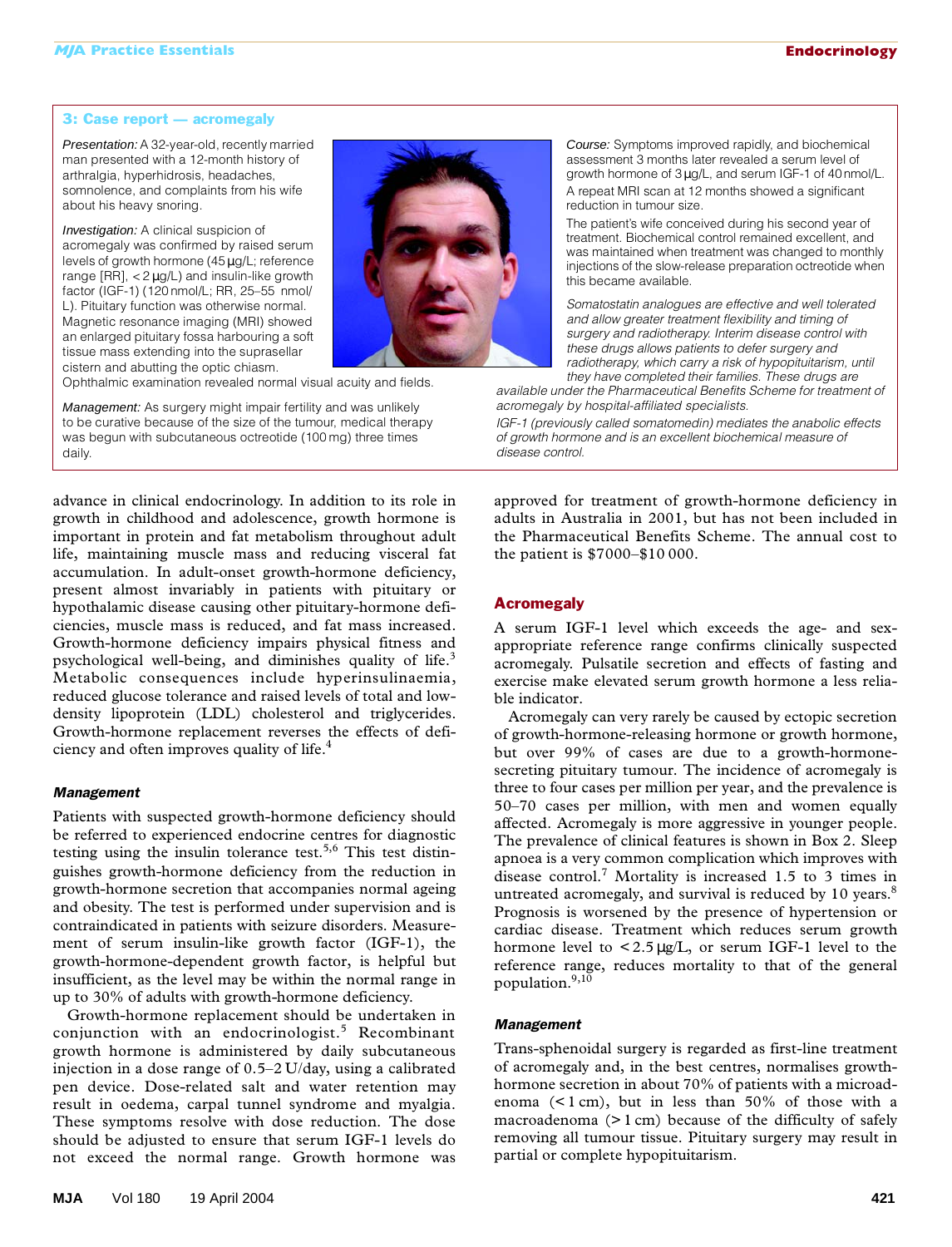| 4: Causes of hyperprolactinaemia                                                                                                                                                                                                                                                             |                                                                                                                                                                                                                                                                                          | υ<br>sţ                                            |
|----------------------------------------------------------------------------------------------------------------------------------------------------------------------------------------------------------------------------------------------------------------------------------------------|------------------------------------------------------------------------------------------------------------------------------------------------------------------------------------------------------------------------------------------------------------------------------------------|----------------------------------------------------|
| Physiological<br>Pregnancy, lactation<br>■ Stress<br>Drugs<br>Phenothiazines, other<br>major tranquillisers<br><b>Metoclopramide</b><br>$\Box$ Opiates<br>$\blacksquare$ Verapamil<br>$\blacksquare$ Methyldopa<br>Pituitary stalk damage<br>Pituitary adenomas<br><b>Parasellar lesions</b> | Prolactinoma<br>Micro- or macroadenoma<br>Hypothalamic lesion<br>Craniopharyngioma<br>Other tumours, granulomas<br>Other<br>■ Chest wall stimulation<br>(eg, herpes zoster)<br>Chronic renal failure<br>$\blacksquare$ Hypothyroidism<br><b>Hepatic cirrhosis</b><br>Macroprolactinaemia | <b>N</b><br>Ir<br>si<br>d<br>r<br>n<br>d<br>W<br>b |
|                                                                                                                                                                                                                                                                                              |                                                                                                                                                                                                                                                                                          |                                                    |

Medical therapy may be considered as initial treatment in patients unsuitable for surgery and in those who wish to delay surgery because of potential effects on fertility (see case report, Box 3). Medical therapy has an important role in management of residual growth-hormone excess after pituitary surgery. Radiotherapy may also be used for this purpose, but takes many years to achieve a substantial reduction in growth-hormone secretion, and carries a significant risk of hypopituitarism. Long-acting analogues of somatostatin, the natural inhibitor of growth-hormone secretion, are the drugs of choice, $11$  and have largely superseded the dopamine agonists bromocriptine and cabergoline. The somatostatin analogues reduce growth-hormone levels in over 90% of patients, normalise IGF-1 level in  $50\%$ –60%, and reduce tumour size in most.<sup>12</sup> Depot formulations of octreotide and lanreotide provide control for about 28 days and 14 days, respectively. A longer-acting, water-soluble gel formulation of lanreotide, which provides control for 28 days, has recently become available. These analogues often cause gastrointestinal symptoms which are usually mild and self-limiting, and increase the risk of gallstone formation. Symptomatic malabsorption may be helped by pancreatic enzyme supplements.

Pegvisomant, a recombinant growth-hormone analogue which acts as a growth-hormone receptor antagonist, has been shown to be much more effective than somatostatin analogues.<sup>13</sup> However, it is unlikely to become the drug of first choice as it does not affect tumour secretion or growth. It is not yet available in Australia.

# Pituitary incidentaloma

Most incidentally discovered pituitary masses are small, nonfunctioning, asymptomatic adenomas. About a third are macroadenomas (>1 cm), some causing previously unrecognised pituitary hormone deficiency. About 10% secrete hormone, most commonly prolactin. Occasional growthhormone- and ACTH-secreting adenomas are identified in patients with minimal clinical manifestations.

Serial imaging has shown that most microadenomas do not change in size. $1^{14-16}$  About 10% of incidental macroadenomas require surgical intervention at the time of diagnosis because of visual field loss or hypopituitarism, and about 25% enlarge significantly, some eventually requiring surgery. However, spontaneous size reduction occurs in about 10%.

## *Management*

nitial management should focus on assessment of tumour ze and growth by MRI, delineation of visual fields and etection of hormone excess or deficiency (Box 1). Periodic eview by an endocrinologist of patients with asymptomatic, non-functioning presumed macroadenomas is essential to etect enlargement and developing hypopituitarism. Those with visual-field loss should be referred for surgery, usually y the trans-sphenoidal route.

# Hyperprolactinaemia and prolactinoma

In women, hyperprolactinaemia causes galactorrhoea, and results in menstrual dysfunction and amenorrhoea through inhibition of gonadotropin secretion. In men, it causes secondary hypogonadism and impairs libido and erectile function by a direct, reversible effect on the hypothalamus.

Causes of hyperprolactinaemia are shown in Box 4. In at least 60% of patients with mild hyperprolactinaemia (serum prolactin level up to 3000 mU/L; reference range, < 500 mU/L) that is not caused by medication, imaging shows evidence of a microadenoma (< 1 cm diameter: "microprolactinoma"). Large non-functioning pituitary lesions may also cause mild hyperprolactinaemia by compressing the pituitary stalk, reducing dopamine-mediated inhibition of prolactin secretion. More severe prolactin excess is almost invariably caused by a prolactinoma. Occasional prolactinomas also secrete growth hormone.

In men, most non-drug-induced hyperprolactinaemia is due to a prolactin-secreting macroadenoma or a nonfunctioning macroadenoma causing pituitary stalk compression, often associated with hypopituitarism and/or compression of the optic chiasm. Postmortem studies reveal a similar prevalence of microprolactinomas in men and women, but these are less often diagnosed in men, perhaps because of the difficulty of detecting subtle effects of mild prolactin excess in men.

Up to 10% of cases of mildly elevated serum prolactin are caused by the presence of circulating antibody–prolactin complexes ("macroprolactinaemia"), which have uncertain physiological significance. Macroprolactinaemia can be detected by most laboratories and should be sought in patients in whom there is uncertainty about the significance of mild prolactin excess.<sup>17</sup>

# *Management*

*Microprolactinoma:* Dopamine-agonist therapy (bromocriptine or cabergoline) is the treatment of choice for both micro- and macroprolactinomas. These agents normalise prolactin, restore ovulatory menstrual cycles, and reduce tumour size in at least 90% of cases (see case report, Box 5). In patients with microadenomas, cabergoline (0.5 mg, once or twice weekly) is preferable to bromocriptine (usual dose, 2.5 mg two–three times daily) because of its greater efficacy, better profile of adverse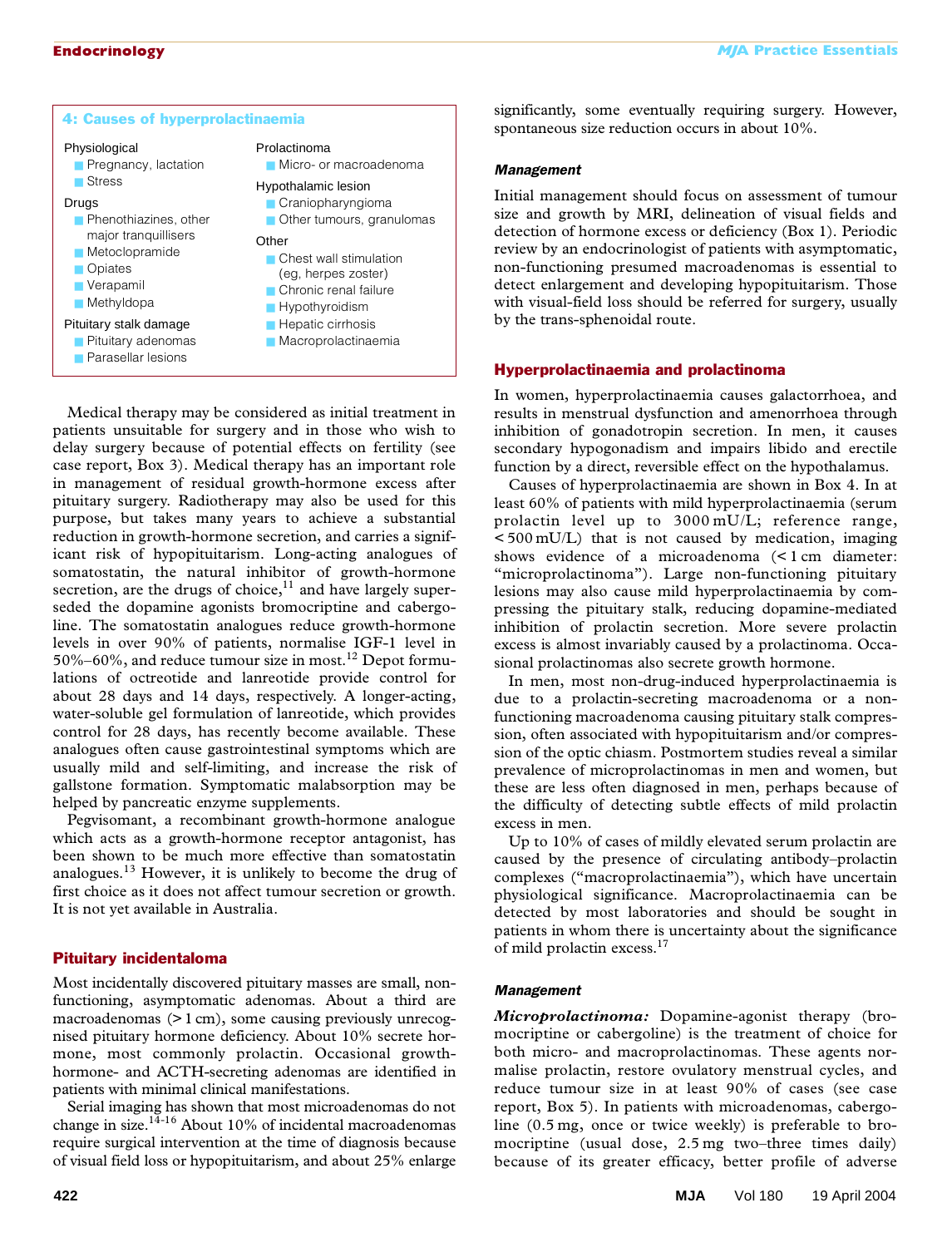effects and much longer duration of action.<sup>18,19</sup> Dose reduction is often possible after 6–12 months. Long-term observation of microprolactinomas treated with dopamine agonists shows persisting inhibition of tumour growth and apparent resolution in 5%–10%.<sup>20</sup> Because serum prolactin is a reliable marker of tumour size, serial imaging is rarely necessary.

Trans-sphenoidal surgery may be considered in the small proportion of patients (< 5%) who are intolerant of dopamine agonists. Major centres report long-term surgical cure of microprolactinomas in about 50% of cases; success

# 5: Case report — microprolactinoma

Presentation: A 28-year-old woman presented with amenorrhoea since she stopped taking the oral contraceptive pill 6 months before, hoping to conceive. She had also noticed that a little milky fluid could be expressed from both breasts. Her menstrual cycle was regular before starting the contraceptive pill. She had no recent weight change, hirsutism or acne. She did not exercise excessively. Her health was otherwise good, and she had normal vision. A recent pregnancy test was negative. Her only medication was paracetamol for longstanding, occasional mild headaches.

Examination: Body mass index was 24 kg/m<sup>2</sup> (reference range [RR], 20–25 kg/m<sup>2</sup>). There was bilateral expressible galactorrhoea, with no other breast abnormality. She was clinically euthyroid, with no goitre. Visual fields were normal. Blood pressure was 110/70 mm Hg. No abnormalities of the heart, chest or abdomen were apparent on examination.

# What was the most likely diagnosis?

*Her regular menstrual cycle before starting oral contraceptives and lack of recent weight loss or other medical problems made functional hypothalamic amenorrhoea unlikely.*

*Premature menopause should be excluded by confirming that serum level of follicle-stimulating hormone (FSH) was not elevated, but is also unlikely.*

*Although there was no clinical evidence of androgen excess, this remained a possibility.*

*The history and physical findings were typical of mild* 

*hyperprolactinaemia caused by a microprolactinoma. Initial effects of prolactin excess were presumably masked by the contraceptive pill. Several studies have shown no increase in the incidence of hyperprolactinaemia with oral contraceptive use.*<sup>20</sup>

Investigations: Serum hormone levels were: FSH, 3 IU/L (RR, 2–8 IU/ L); luteinising hormone, 2 IU/L (RR, 2–8 IU/L); oestradiol, 120 pmol/L (RR follicular phase, 120–600 pmol/L); prolactin, 2200 mIU/L (RR, < 500 mIU/L); testosterone, 1.2 nmol/L (1.0–2.8 nmol/L); thyroidstimulating hormone, 1.1 mU/L (RR, 0.3–4.3 mU/L); thyroxine, 14 pmol/L (RR, 9–19 pmol/L).

These results confirmed hyperprolactinaemia and excluded premature menopause and androgen excess.

#### Was pituitary imaging necessary? If so, by which method?

*This patient's moderate hyperprolactinaemia was most likely due to a microprolactinoma, but could also be the result of a larger lesion or other abnormality. Consequently, imaging was essential. While magnetic resonance imaging (MRI) is more likely to visualise a microadenoma and clearly defines the relationship of larger pituitary lesions to the optic chiasm and other adjacent structures, computed tomography of the pituitary is adequate to exclude larger lesions and sufficient in most cases of mild to moderate prolactin excess.*

Management: An MRI scan (coronal view above) showed a 1 cm mass of low signal intensity within the right lobe of the pituitary gland (arrow), displacing the pituitary stalk to the left, characteristic of a small prolactinoma. Optic chiasm is labelled OC.

*Macroprolactinoma:* Dopamine-agonist therapy is equally efficacious for treatment of macroprolactinomas and is the initial treatment of choice. In patients with compression of the optic chiasm, substantial tumour shrinkage resulting in recovery of visual field defects often occurs within days of starting therapy<sup>18,19</sup> (Box 6). In men, sexual function and testosterone secretion are often restored, and other hormone deficiencies may recover.



Cabergoline (0.5 mg twice weekly) was begun. The galactorrhoea resolved within 2 weeks, and regular 28-day menstrual cycles resumed. The patient discontinued cabergoline therapy after confirmation of pregnancy 3 months later.

# What monitoring is appropriate during pregnancy?

*While there is no evidence of adverse effects in pregnancy, dopamine-agonist therapy should be stopped once pregnancy is confirmed. Routine visual field monitoring is not necessary, as the risk of symptomatic enlargement is very low (< 2%). Prolactin levels increase markedly in normal pregnancy, and monitoring of serum prolactin is not helpful. However, visual field asessment and pituitary MRI should be arranged in the event of unusual headache or visual symptoms.*<sup>20</sup>

Course: The pregnancy was uncomplicated. After weaning her baby, the patient returned because of persistent lactation, failure of periods to return, and for contraceptive advice. Serum prolactin level was 2000 mIU/L.

#### What longer-term management was appropriate?

*The current serum prolactin level was similar to the level at presentation, implying that the microprolactinoma had changed little in size. Cabergoline therapy should be resumed to suppress lactation and restore ovarian function, and should be continued longterm to prevent osteoporosis. If necessary, the oral contraceptive pill can be combined with dopamine-agonist therapy.*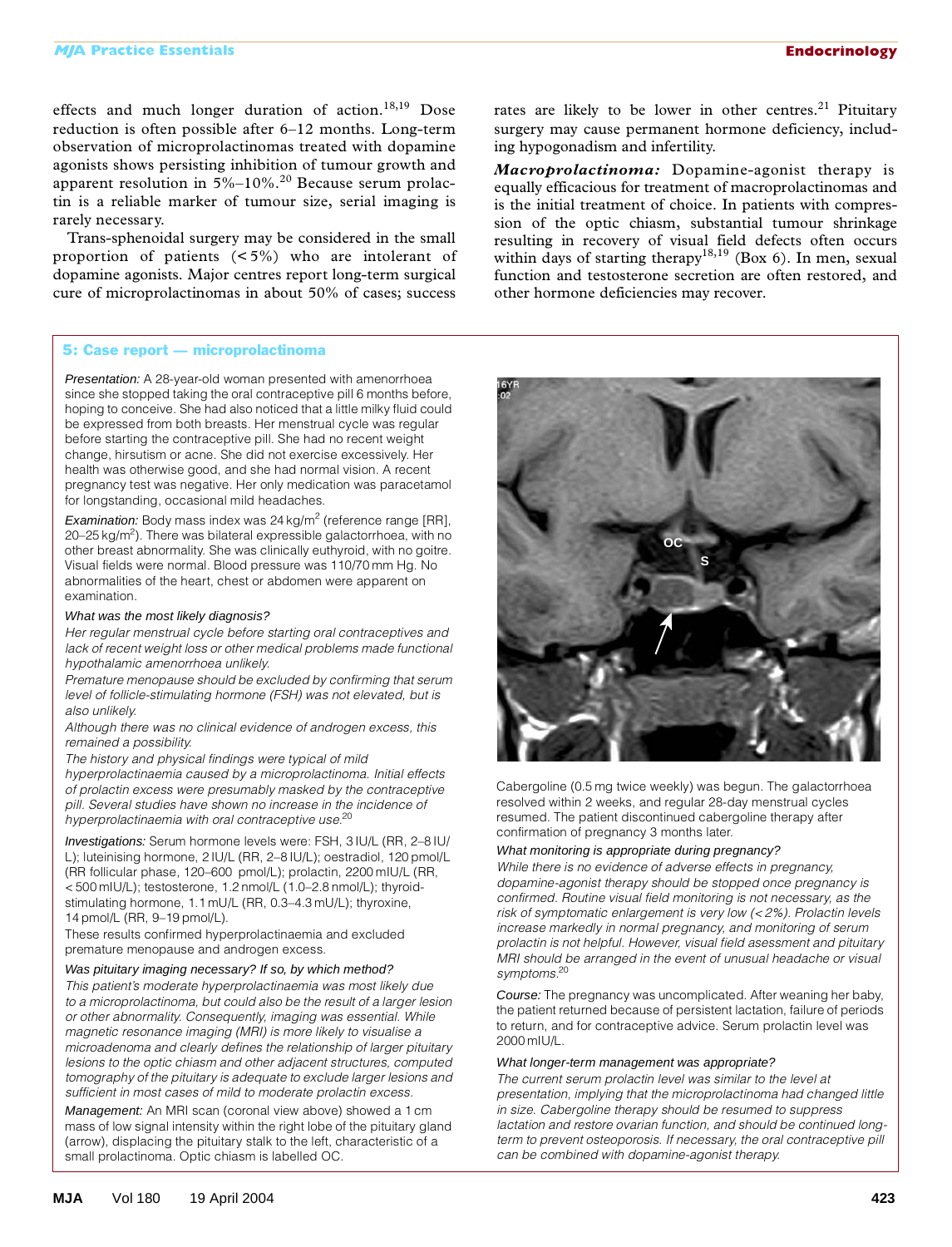Surgery has an important role if visual impairment does not improve during dopamine-agonist therapy, and, in the case of acute haemorrhage causing severe headache, impaired vision and cranial nerve palsies ("pituitary apoplexy"). However, as surgery for macroprolactinomas is both rarely curative and potentially hazardous, dopamineagonist treatment is the preferred treatment. Radiotherapy may be indicated postoperatively for residual tumours that are resistant to medical therapy.

*Pregnancy:* Microprolactinomas rarely cause complications during pregnancy. In contrast, 15%–30% of macroprolactinomas enlarge sufficiently to threaten vision. Close monitoring of visual fields is essential, followed by MRI if fields are abnormal. Dopamine agonists are usually effective in shrinking symptomatic tumours, and there is no evidence that these agents increase the risk of fetal malformations. Bromocriptine may be preferred over cabergoline because of greater experience with this drug in pregnancy. $^{20}$ 

# Cushing's disease and Cushing's syndrome

Most cases (70%–80%) of Cushing's syndrome are caused by an ACTH-secreting pituitary microadenoma ("Cushing's disease"). Ectopic ACTH secretion by small-cell lung cancer or other solid tumours causes a distinct, rapidly progressive syndrome of pigmentation, severe myopathy and hypokalaemia which is readily recognised. However, small bronchial carcinoids and other neuroendocrine tumours may cause ACTH-dependent Cushing's syndrome that is clinically indistinguishable from that caused by a pituitary microadenoma.22,23 ACTH-dependent hypercortisolism may also be caused by depression, illness and alcoholism, the biochemical and clinical features of which may be difficult to distinguish from classical Cushing's syndrome.<sup>23</sup> ACTH-independent causes of Cushing's syndrome include adrenal adenoma, adrenal carcinoma and bilateral adrenal hyperplasia.

Weight gain, central fat distribution, dorsal fat pad ("buffalo hump"), hirsutism, diabetes and hypertension have low specificity for diagnosis of Cushing's syndrome. Skin fragility, easy bruising, purple striae, and proximal myopathy are more reliable indicators.<sup>23</sup>

#### *Diagnosis*

Useful tests for diagnosing glucocorticoid excess are the overnight low-dose (1 mg) dexamethasone suppression test and measurement of 24-hour urine free cortisol<sup>23</sup> (Box 7). Although the overnight suppression test has high sensitivity for Cushing's syndrome, false-positive results are common, especially in depression. Specific, extracted assays of 24-hour urine free cortisol (with reference ranges  $<$  330 nmol/24 h) have high sensitivity (> 95%); the falsepositive rate is  $\lt 5\%$  in obesity, but higher in depression and alcohol dependence.<sup>23</sup> Unextracted and other, lessspecific assays of urine free cortisol, which cite upper normal limits as high as 400–900 nmol/24 h, have lower diagnostic value.

In patients with suggestive clinical features and no confounding factors (eg, illness, depression or alcohol depend-



*Magnetic resonance imaging in a 47-year-old man who presented with bitemporal visual field loss.* (A, B) *Before treatment with cabergoline, showing a large mass expanding the pituitary fossa, with substantial suprasellar extension elevating the optic chiasm* (OC)*.*  (C, D) *6 months after starting cabergoline therapy (0.5mg twice weekly), showing marked shrinkage of the mass, which is now entirely within the pituitary fossa, and decompression of the optic chiasm, which has descended into the fossa.*

*The patient's vision improved within a week of starting cabergoline. After 3 weeks, visual fields were almost normal, and serum prolactin level had fallen from 39000mU/L to 563 mU/L (reference range, <330 mU/L).*